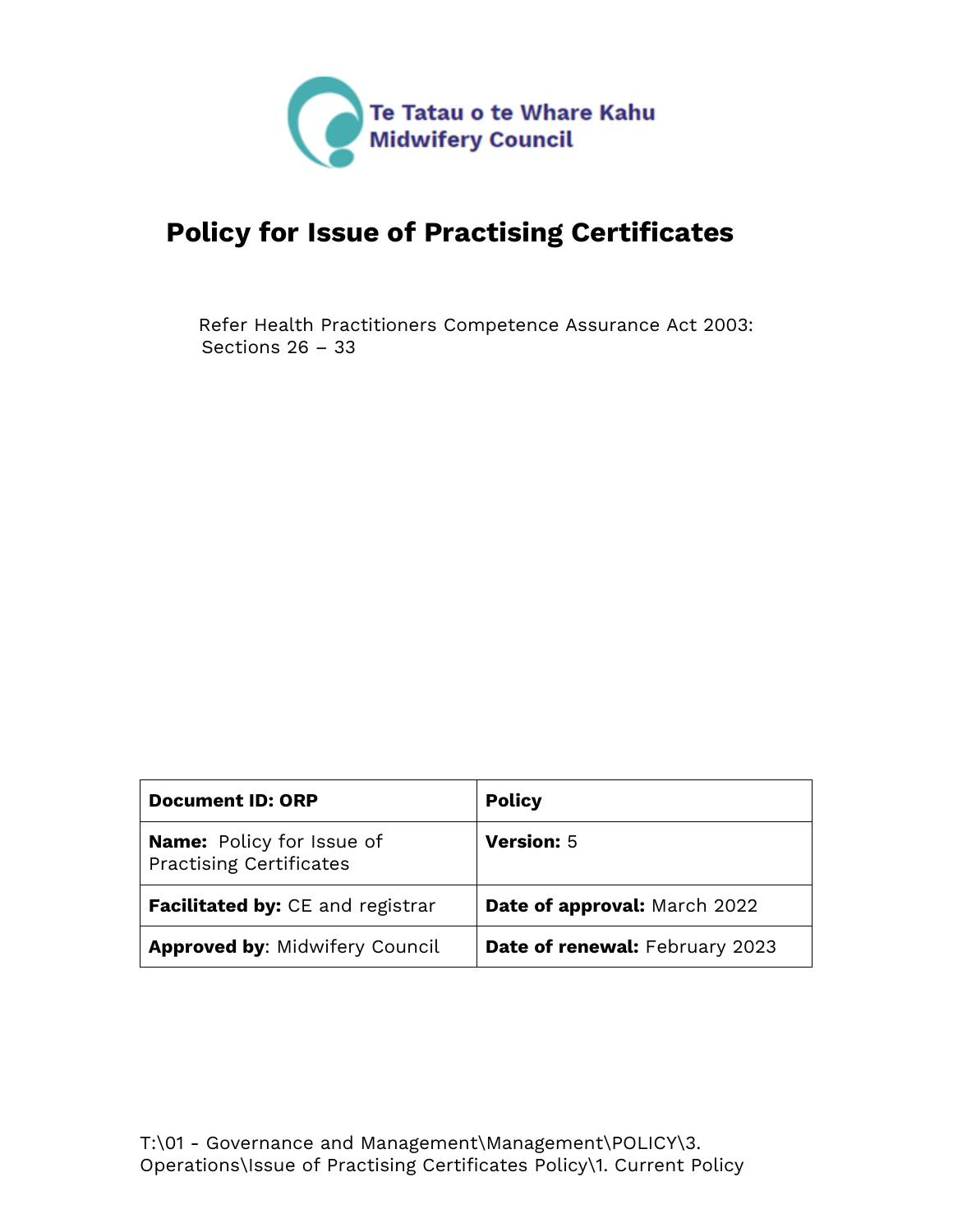## **Record of amendments**

Approved 30 July 2004

Reviewed: December 2005

Review date: June 2008

Review January 2021

Review March 2022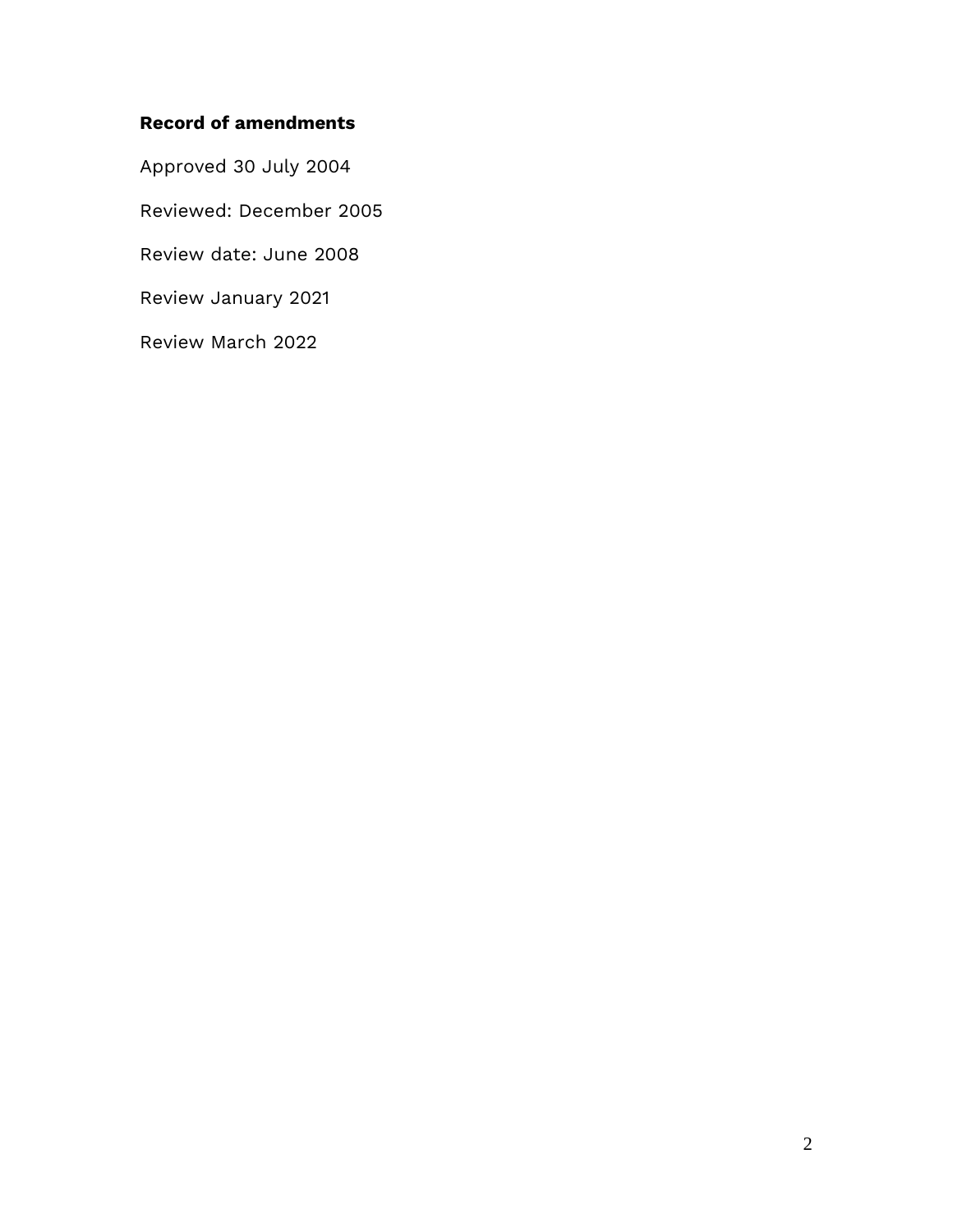# **Table of contents**

|    | POLICY FOR ISSUE OF PRACTISING CERTIFICATES |                  |
|----|---------------------------------------------|------------------|
| 1. | <b>POLICY</b>                               | $\boldsymbol{4}$ |
| 2. | General                                     | 4                |
|    | <b>APPENDIX A</b>                           | 8                |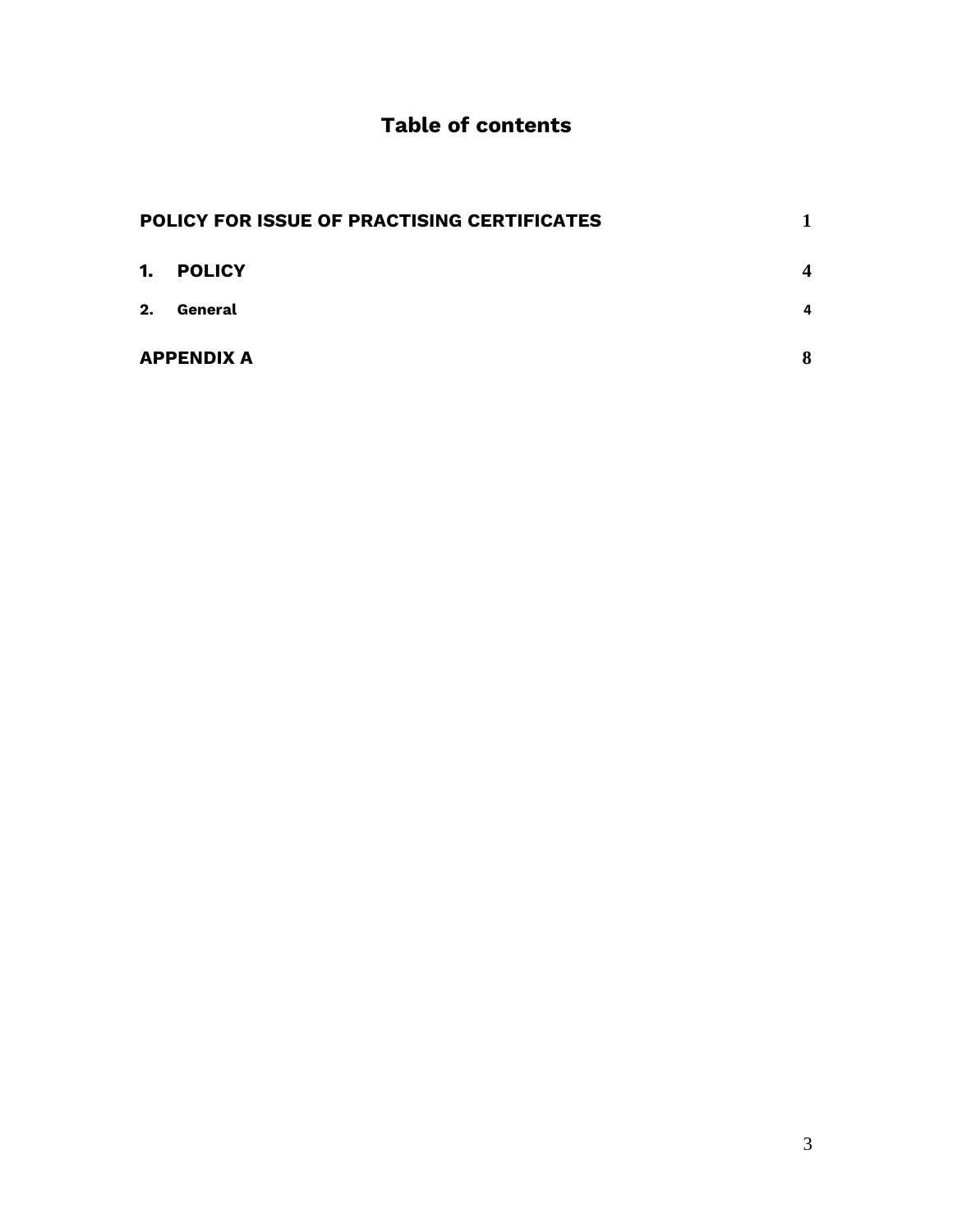#### <span id="page-3-0"></span>**1. Policy**

- 1.1 To practise midwifery in New Zealand, a midwife must be registered and hold (or be deemed to hold under the Health Practitioners Competence Assurance Act 2003 (The HPCAA)) a current practising certificate issued by the Midwifery Council (the Council). The HPCAA provides for fines for up to \$10,000 for breaches of this requirement (see s 8 HPCAA). The exceptions to this requirement are if a midwife performs health services:
	- a) in an emergency
	- b) as part of a training course or instruction
	- c) in the course of an examination, assessment or competence review required or ordered by Council. (s 8(3) HPCAA)
- 1.2 All midwives who hold a practising certificate must comply with the requirements of the Council's Recertification Programme.
- 1.3 The definition of practice is not only limited to clinical practice, but includes and is not limited to, education, professional policy, research management and leadership. "Practice" is identified as:
	- a) any area where the midwife uses her midwifery knowledge and skills; and
	- b) that has an impact either directly or indirectly on the health and safety of the public; or
	- c) to inform or review the practice of other midwives.

#### <span id="page-3-1"></span>**2. General**

- 2.1 The decision regarding a midwife's need to hold a practising certificate rests with the Council.
- 2.2 The decision regarding the granting of an annual, interim or emergency practising certificate type rests with the Registrar.
- 2.3 The Council has authority to determine what information it requires to be provided in a practising certificate application.
- 2.4 Upon receipt of an application, the Registrar and staff acting under delegation, must consider each of the grounds under s 27.
- 2.5 A practising certificate should be issued only after the application process is complete. "Complete" means that the Council has received a completed application and payment.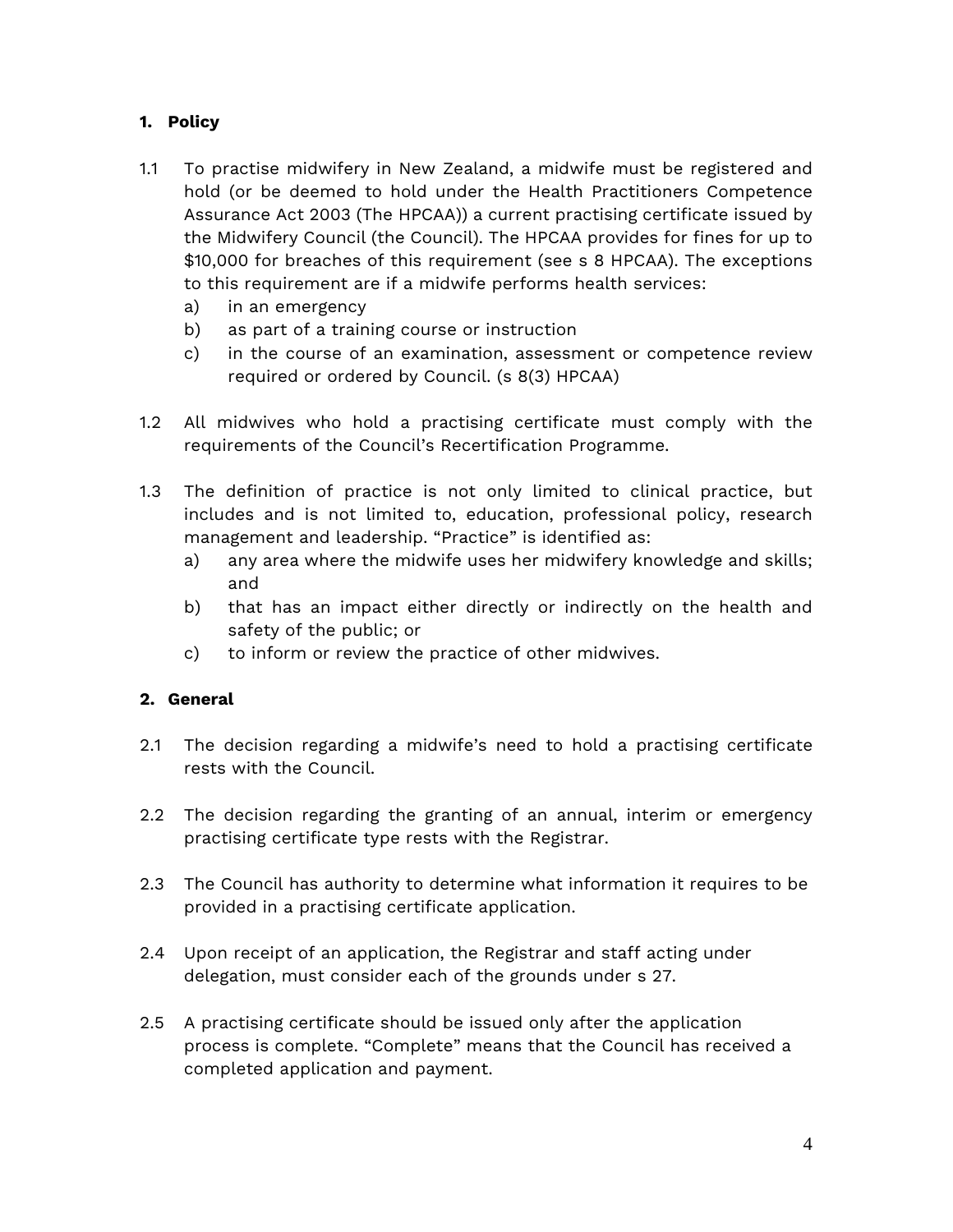- 2.6 The Council may request further information in order to inform its decision as to whether to issue a practising certificate.
- 2.7 If any fines, costs or expenses that the applicant has been ordered by the HPDT to pay remain unpaid, the Registrar may decline to issue a practising certificate until the fine, costs or expenses are paid. The applicant may request the Council to review such a decision. (ss 26(4) and (5) HPCAA).
- 2.8 In considering an application for a practising certificate, the Council must not decide that a practising certificate should be issued unless it is satisfied that the applicant meets the required standard of competence. In order to satisfy that criterion, the Council may include any conditions in the applicant's scope of practice or vary any existing conditions.
- 2.9 The declarations made by a midwife applying for a practising certificate are listed in Appendix A. Any person making a false declaration or representation in an application commits an offence and is liable on summary conviction to a fine not exceeding \$10,000.
- 2.10 Where a midwife makes a declaration that requires further review, a practising certificate should be granted. That process should then be managed by the Council secretariat within three working days of receipt. Outcomes of that process include:
	- a) issuing a practising certificate with no conditions;
	- b) proposing to decline to issue a practising certificate; or
	- c) proposing to include conditions on the practising certificate.
- 2.11 If an application for a practising certificate is declined, the Council may authorise the Registrar to issue an interim PC for a period, up to 12 months, determined by the Council. Alternatively the Council may decide not to issue the certificate until the applicant has fulfilled certain conditions determined by Council.
- 2.12 Applications may be declined if the information contained in the application is false or misleading. Before the Registrar or Council decides to decline a Practising Certificate on these grounds, the Council must:
	- a) inform the applicant in writing why they believe the information is false or misleading; and
	- b) give the applicant a reasonable opportunity to make written submissions to be heard on the question.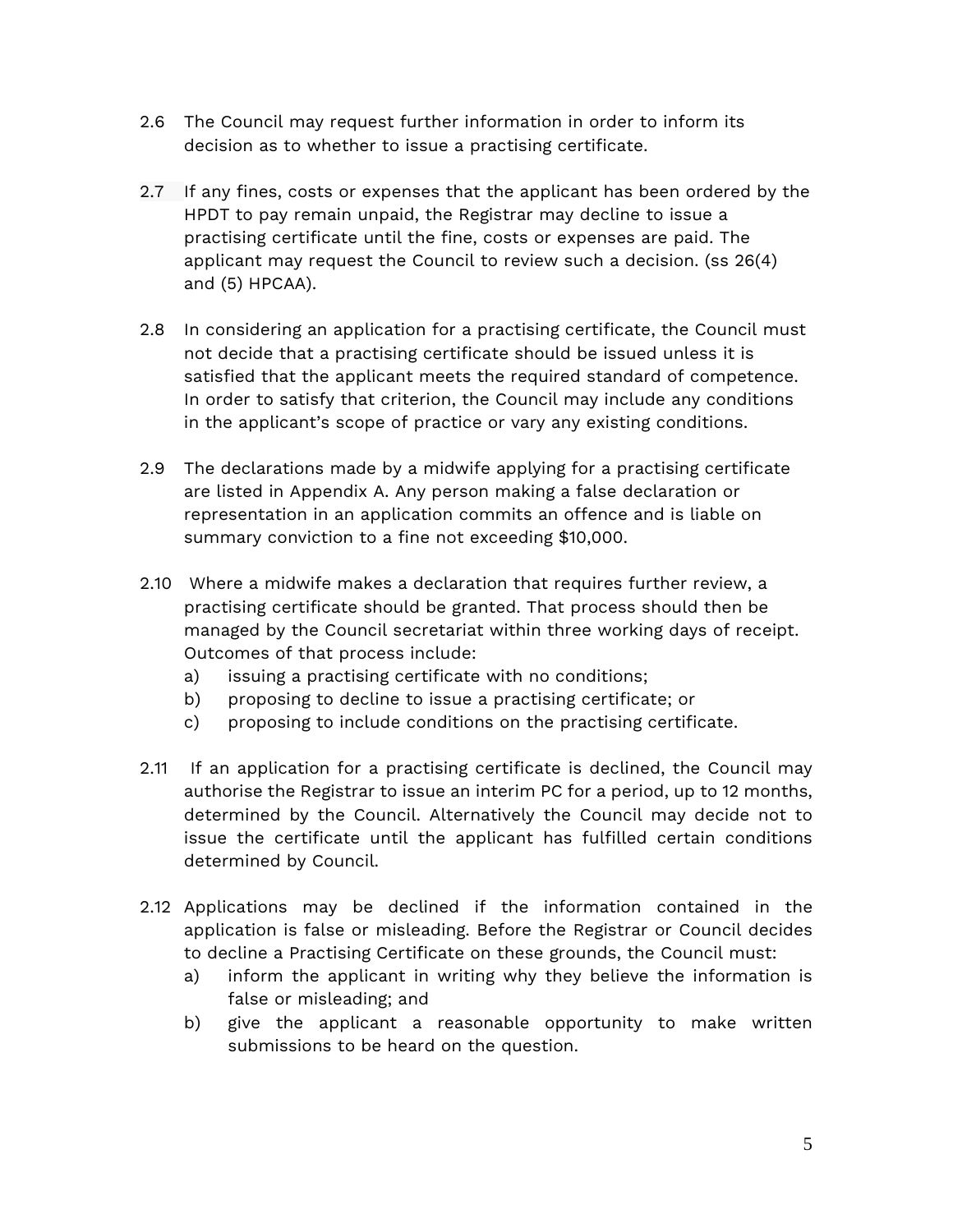- 2.13 The Registrar may, if he or she considers that information disclosed requires consideration by Council, submit the application to Council.
- 2.14 The applicant's Scope of Practice, including any conditions on the Scope, should be endorsed on the practising certificate.
- 2.15 The Council issues, and seeks renewal of, practising certificates on a cyclical basis to allow better monitoring of fitness to practise, competence and to monitor recertification and oversight requirements. The Council has a follow up process to ensure midwives are aware that a practising certificate renewal is due. However, it remains the midwife's professional responsibility to ensure that they never practise without a valid practising certificate. Registered midwives found to be working without a practising certificate should be managed in accordance with the HPCAA, which may include referral to a professional conduct committee for investigation.
- 2.16 Annual practising certificates expire on 31 March each year. Interim practising certificates expire no later than the following 31 March, but can be at a selected date according to the circumstance under which they are issued.
- 2.17 Practising certificate cards, including electronic cards, are the property of the Council and should be returned when requested.
- 2.18 Midwifery status on the Register should be:
	- a) "Practising", which means the midwife holds a current practising certificate; or
	- b) "Non-practising" which means the midwife remains on the Register but does not hold a practising certificate.
- 2.19 Midwives who wish to remain on the Register, but do not intend to practise, should complete the "Non-practising" process at practising certificate renewal time. If they wish to change to "non-practising" during the year then they should contact the Council where status can be changed manually.
- 2.20 Midwives who retire or do not become "non-practising" should be managed in accordance with the Register Revision process.
- 2.21 New Zealand registered midwives moving overseas are not required to maintain their New Zealand practising certificate. Those midwives who wish to remain on the Register should complete a "non-practising" application each year.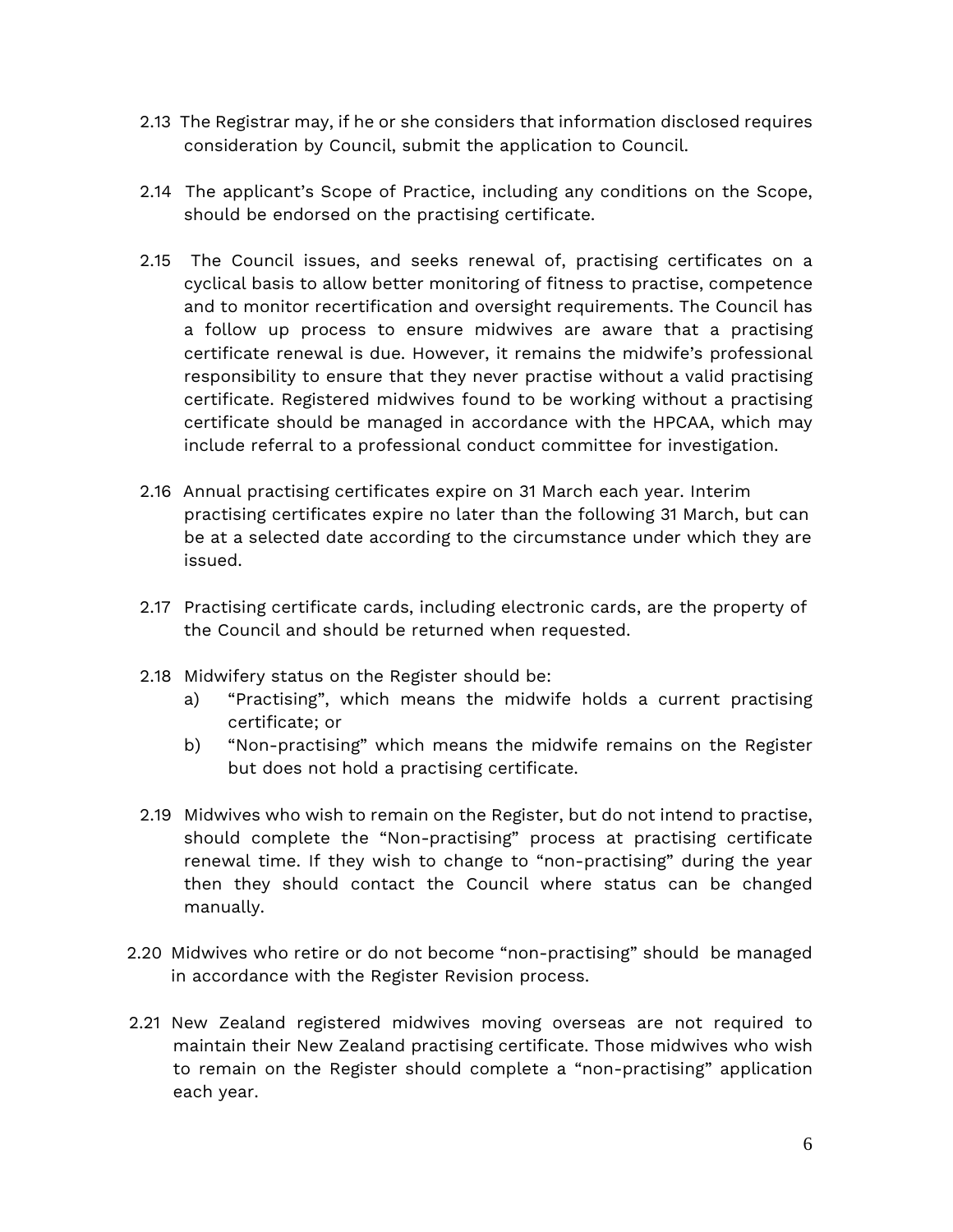2.22 When midwives request duplicate practising certificates or notify changes of addresses, checks of birth dates, name and registration numbers will be made to minimise the possibility of a person fraudulently obtaining a practising certificate.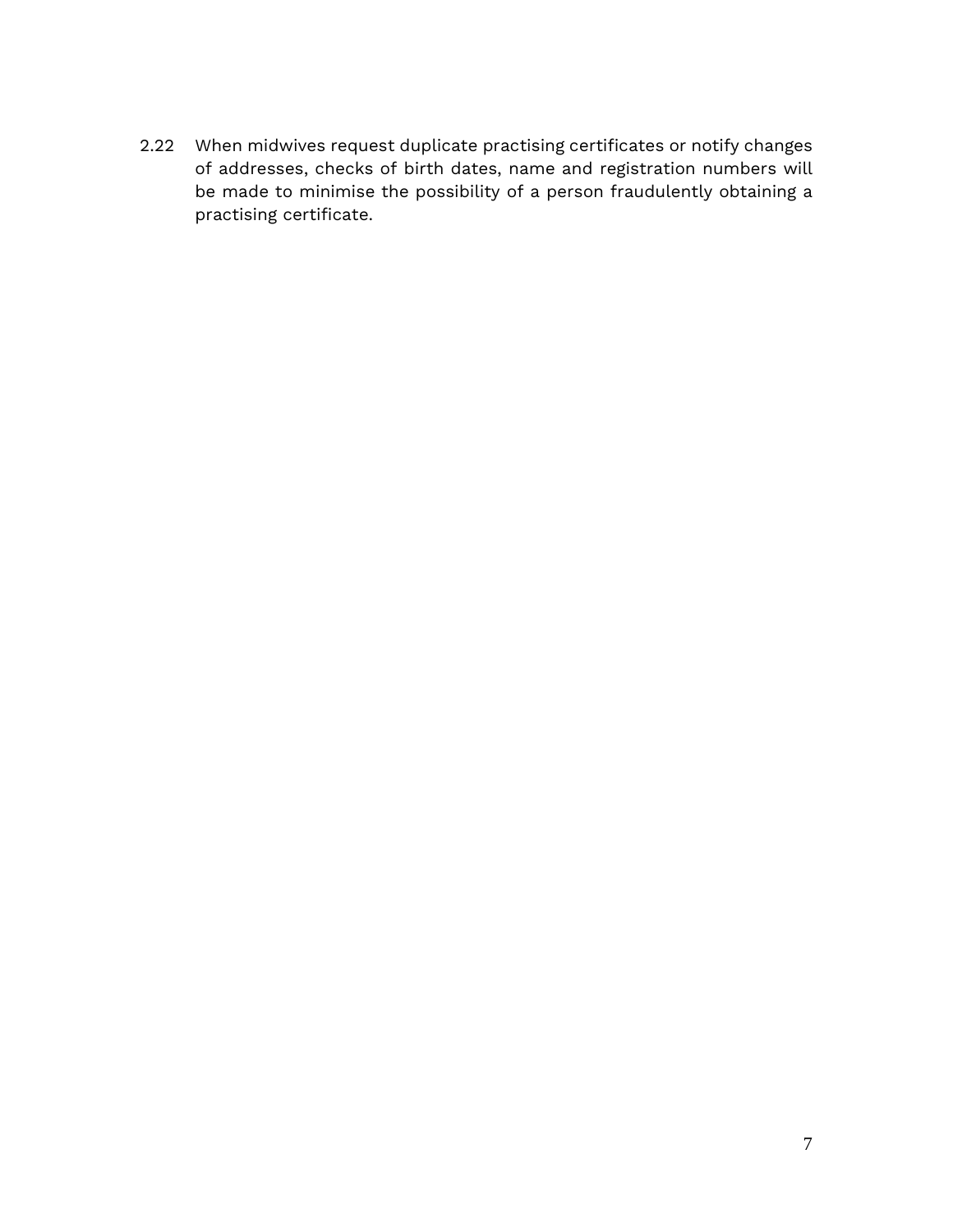### <span id="page-7-0"></span>**Appendix A Applicant declarations 2022**

#### **Recency**

I have held an annual practising certificate of the kind sought by this application within the three years immediately preceding the date of this application.

I have lawfully practised the profession to which this application relates within the three years immediately preceding the date of this application.

#### **Fitness to Practice Declarations**

Do you have a physical or mental condition, including any alcohol or substance use disorder, that means you are unable to perform the functions required for the practise of your profession?

Are you currently under investigation by the New Zealand Police?

Have you been convicted by any court in New Zealand or any other country, of any offence since your last application for a practising certificate?

Are you currently the subject of any professional disciplinary process or proceedings in New Zealand, or any other country?

Are you under investigation by the Health and Disability Commissioner?

Are you under investigation in New Zealand, or any other country, by another regulatory authority?

#### **Competency Declaration**

I am practising as a midwife within the midwifery profession as of the date of this application. This includes working in areas of regulation, education management, policy advice and research for example.

I have maintained the required standard of competence to practise in the midwifery scope of practice.

I have adhered to all Competencies for Entry to the Register of Midwives in my midwifery practice.

I confirm I have not been involved in any events, incidents or other occurrences that may indicate non-compliance with the Competencies for Entry to the Register of Midwives.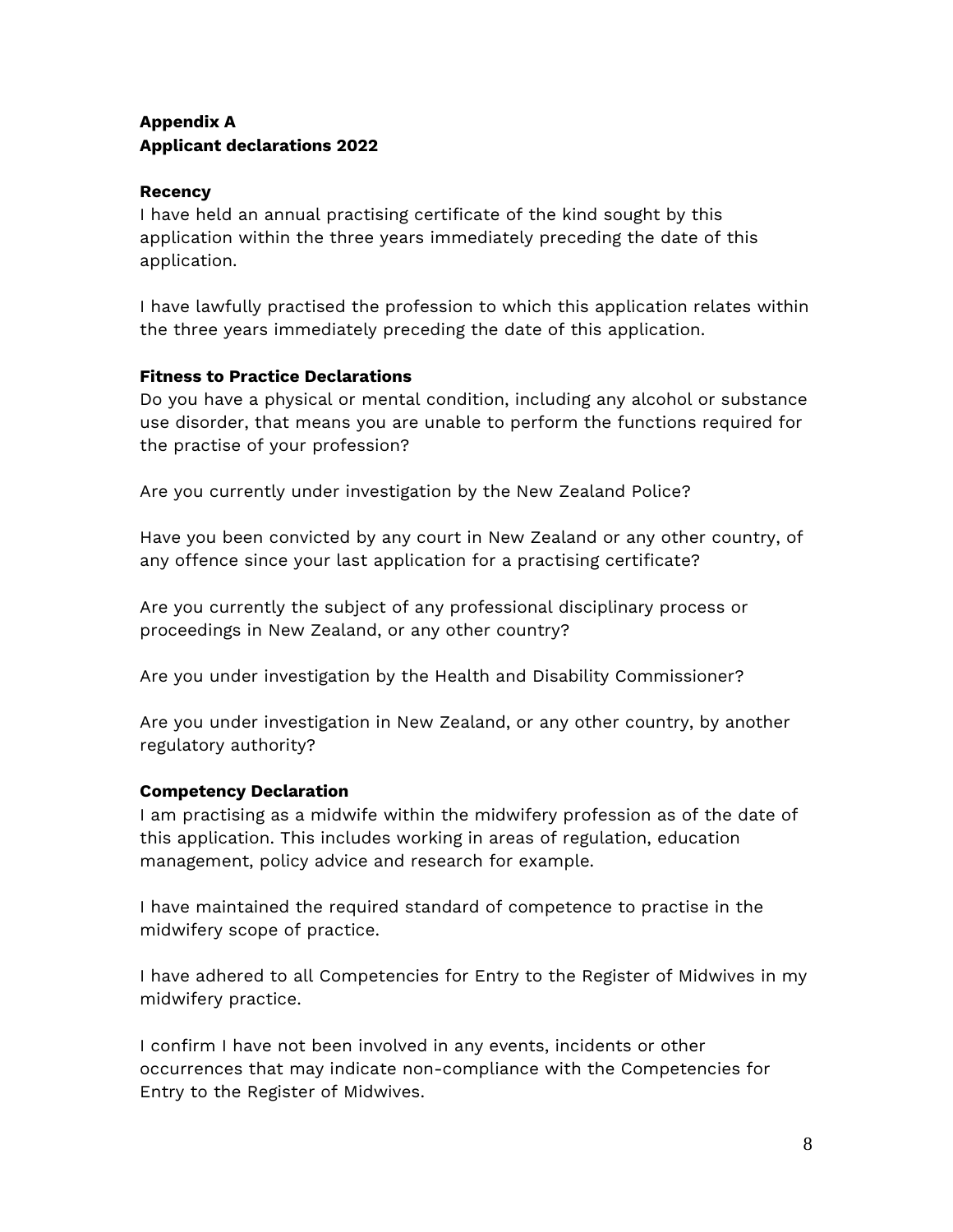I am engaging with the requirements of the Recertification Programme.

I have complied with all conditions included in my scope of practice.

I have satisfactorily completed the requirements of the competence programme as set by the Responsible Authority.